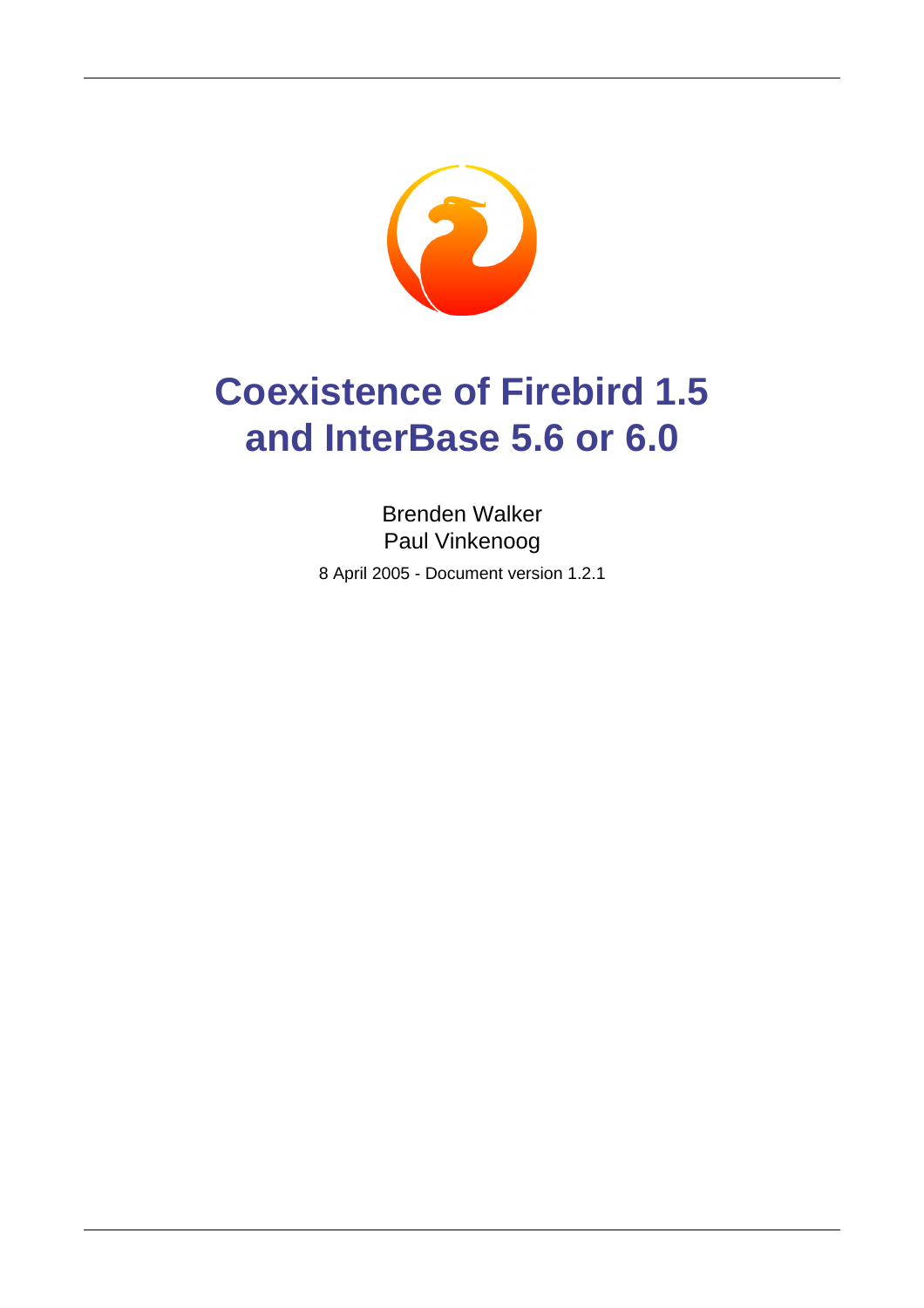### **Table of Contents**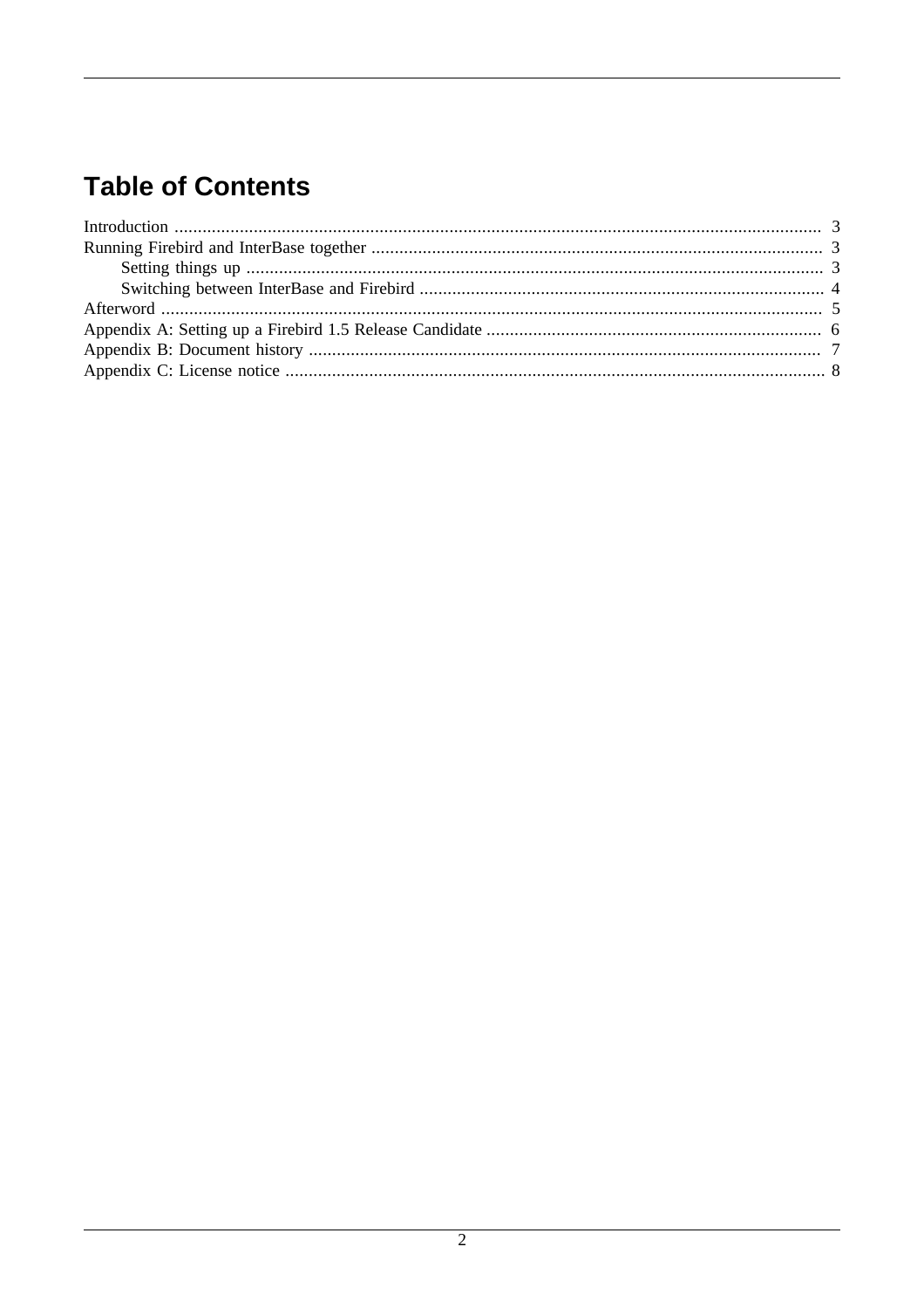# **Introduction**

<span id="page-2-0"></span>This paper describes how you can make InterBase and Firebird 1.5 coexist on your Windows computer. Please note that the solution provided here will **not** allow InterBase and Firebird to run at the same time. You can toggle between them with a minimum of hassle though.

#### **Note**

In order to run InterBase and Firebird 1.5 really simultaneously, they have to listen on different ports. This requires some setup on both server and client side. Information on how to do this may be added to this document later, if the maintainer finds the time. For now, you'll have to consult the section *Configuring the port service on client and server* from the Release Notes (in the doc subdirectory of your Firebird 1.5 installation).

### <span id="page-2-1"></span>**Running Firebird and InterBase together**

#### <span id="page-2-2"></span>**Setting things up**

The procedure listed here must be executed once to set up Firebird 1.5 and InterBase in such a way that you can use them both:

- 1. Install InterBase if it hasn't been already.
- 2. Find all instances of GDS32.DLL on your local machine and make sure to keep *only one copy* of this file: the one that belongs to your current InterBase version. Place it in the bin subdir under the InterBase installation directory. This will typically be C:\Program Files\Interbase corp\Interbase\ bin or C:\Program Files\Borland\InterBase\bin.
- 3. If you haven't installed Firebird 1.5 yet:
	- a. **Important**: If you have a Firebird 1.5 Release Candidate: get the final release! If you can't or won't do that, [read appendix A now](#page-5-0) and you'll be linked back here later.
	- b. Install Firebird 1.5 using the installation program (i.e. run the downloaded .exe file). On the setup screen titled "Select Additional Tasks", make sure the box "Generate client library as GDS32.DLL" is checked.
	- c. Copy any UDFs your databases need to the udf subdir of your Firebird installation directory.
- 4. Check your Startup folder (Menu Start -> Programs -> Startup) to see if it contains any links to the InterBase or Firebird servers and Guardians; if so, remove them.

*Windows NT/2000/XP only*: If InterBase and/or Firebird is installed as a service, disable the automatic service startup both for the service itself and for the Guardian service. To do this, you can use the Windows Services Manager or the InterBase/Firebird Manager on the Control Panel. Don't uninstall the services themselves, though!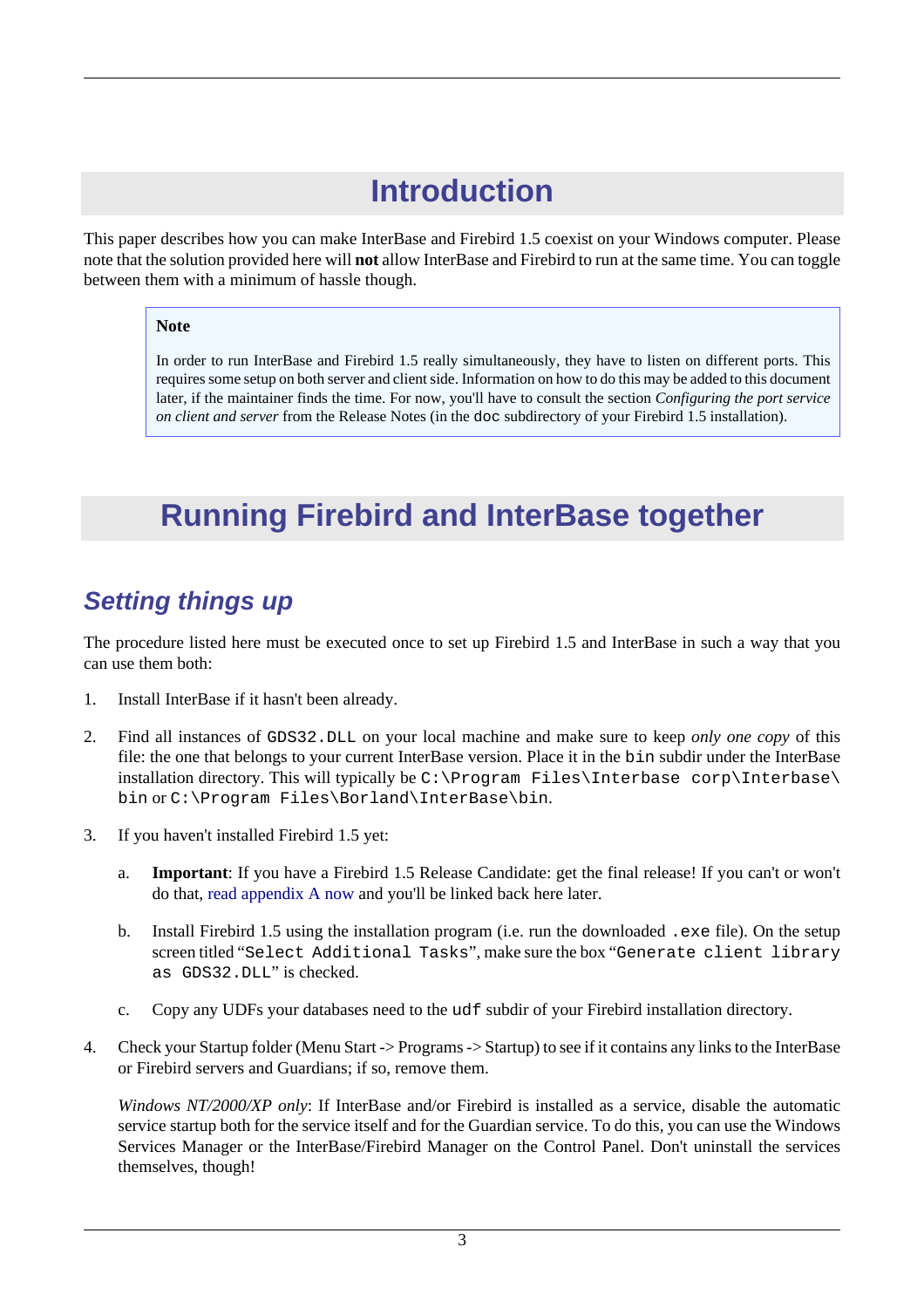5. If you are using IBX in your applications, and you have different versions of the application(s) in different directories, then copy the InterBase version of GDS32.DLL into your IB application directories. If you fail to do this, you will be obliged to specify the computer name whenever you connect to IB databases via IBX applications. As far as other database access components are concerned, we're not sure if there are any issues (let alone how to solve them).

#### <span id="page-3-0"></span>**Switching between InterBase and Firebird**

If you have successfully completed the setup steps, you can start up InterBase and Firebird at will; just take care they don't run at the same time. There are several ways to start and stop the database servers:

- Easiest, most powerful and therefore recommended: go to <http://sourceforge.net/projects/ibfbcoex/> and get DBServerToggler. This little feller, when started, nestles itself in the System Tray and does all the dirty work for you. You start and stop either server with the click of a button; if you start a server, DBServerToggler will first halt the other one if it's running. You can choose between application mode and service mode for each server independently. Add DBServerToggler to your Startup folder and you'll have it at your fingertips at all times.
- Alternatively you can use the InterBase and Firebird Managers on the Control Panel. Just don't forget to stop the running server before you start the other one!
- If a server is installed as a *service* (Windows NT/2000/XP only), you can start and stop it from the Windows Services Manager, or from the command line as shown below. (Note: each box contains *one* command, to be given on a single line, and without any hyphens.)

| <b>Server</b>    | <b>Start/stop via Guardian</b>                      | <b>Start/stop directly</b>                        |
|------------------|-----------------------------------------------------|---------------------------------------------------|
| <b>InterBase</b> | net start/stop InterBase-<br>Guardian               | net start/stop InterBas-<br>eServer               |
| Firebird 1.5     | net start/stop Firebird-<br>GuardianDefaultInstance | net start/stop Firebird-<br>ServerDefaultInstance |

#### **Note**

If you have started an InterBase version up to 5.6 via the Guardian, you must give two **net stop...** commands to take it down: first for the Guardian, then for the server. With InterBase 6.0 and Firebird, stopping the Guardian automatically takes down the server as well.

• To run a server as an *application*, you can also use the command line. Here's how:

| <b>Server</b>    | <b>Start via Guardian</b> | <b>Start directly</b> | <b>Stop</b>      |
|------------------|---------------------------|-----------------------|------------------|
| <b>InterBase</b> | ibquard -a                | ibserver -a           | Via systray icon |
| Firebird 1.5     | fbquard -a                | fbserver -a           | Via systray icon |

The executables ib/fbguard.exe and ib/fbserver.exe are found in the bin subdirs underneath the InterBase and Firebird installation directories.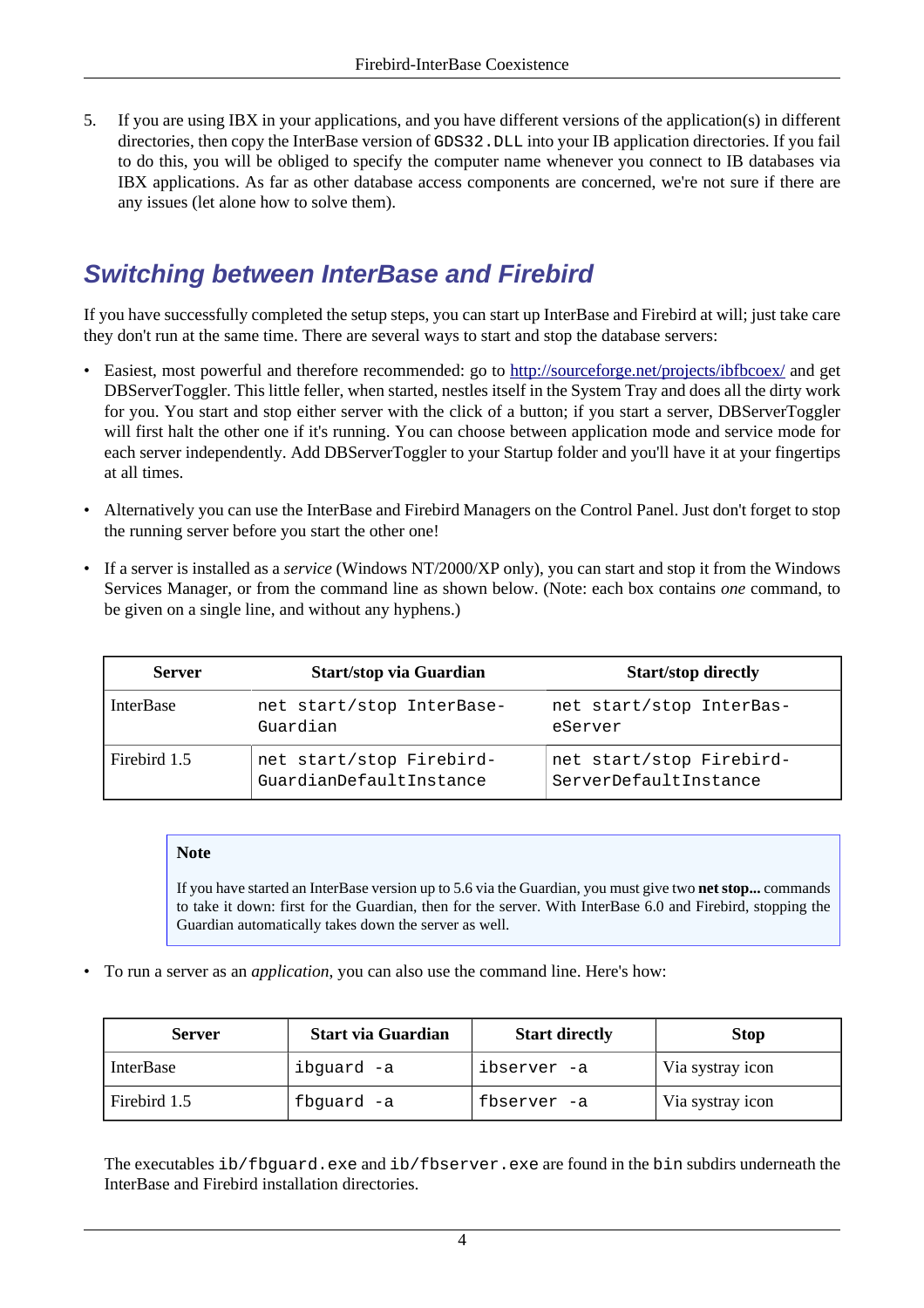### **Afterword**

<span id="page-4-0"></span>The information in this article is provided in good faith, but without any warranty. Although we have tested all the procedures described here, results on your system may be different.

If you find errors in this document, find certain things unclear, or have additional information, please let us know! This document is part of the Firebird manual module so the most logical place to send comments to is the firebird-docs mailing list, to which you can subscribe here: [http://lists.sourceforge.net/lists/listinfo/firebird](http://lists.sourceforge.net/lists/listinfo/firebird-docs)[docs](http://lists.sourceforge.net/lists/listinfo/firebird-docs). But you can also contact the maintainer directly at "paulvink at users dot sourceforge dot net".

Happy toggling! :-)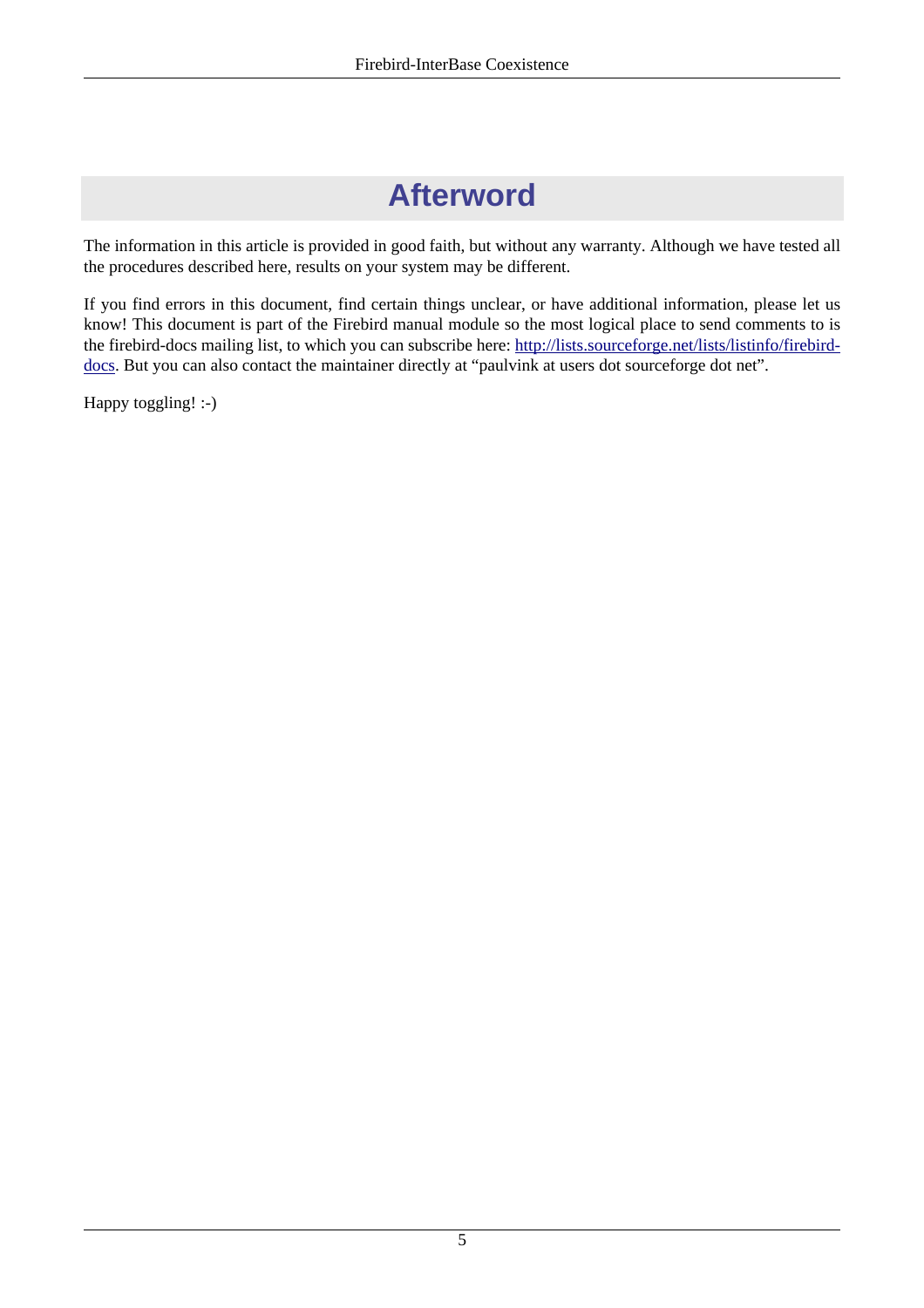### <span id="page-5-0"></span>**Appendix A: Setting up a Firebird 1.5 Release Candidate**

Before you read this appendix, ask yourself why you are working with an RC. If it's not for any special reason, but just because it "happens to be on your system", do yourself a favor and download the final release. Release Candidates are just that: candidates. They are *not* supposed to hang around once the final release is out.

If you know what you are doing and you *really* have a good reason to use an RC instead of the real thing, read on.

Between Firebird 1.5 RC1 and Firebird 1.5 final, lots of things have changed with regard to Registry keys and installation procedures. These things affect the way Firebird should be set up to coexist with InterBase; they also affect DBServerToggler, which is the preferred tool for IB-Fb server switching. However, because development of the Toggler started when Firebird 1.5 was in the early RC phase, certain RC characteristics that have since disappeared are still supported by it.

These are the installation steps to follow if you have a 1.5 Release Candidate:

- 1. Install Firebird according to the instructions that came with your RC. If there is an installation program and it asks you whether it should install a legacy GDS32.DLL in the Windows system dir, answer Yes. Maybe you have to check a box on one of the setup screens. Check the system dir (e.g.  $C:\W$ indows\system 32) afterwards to see if GDS32.DLL is present, and if it is the one from your Firebird package (look at file dates, version info etc.). If it is missing, copy fbclient.dll from your Firebird bin subdir to the Windows system dir **and rename it** to GDS32.DLL.
- 2. Using the Windows command **regedit.exe**, look in your Registry under HKEY\_LOCAL\_MACHINE\Software\ for one of these two keys:

FirebirdSQL\Firebird\CurrentVersion\RootDirectory

Firebird Project\Firebird Server\Instances\DefaultInstance

One of these keys should exist, and point to your Firebird install dir. If this is not the case, go to the Firebird bin subdir and execute the following command from there:

#### **instreg install "C:\Program Files\Firebird"**

...but replace the path argument with your own Firebird install dir if it's different.

If the command returns "Firebird has been successfully installed in the registry" or something similar, good. If not, try just this:

#### **instreg install**

(Later RCs choke on the argument; they know what the correct install dir is and put it in the Registry themselves.)

3. Now jump back to the *"Copy any UDFs..."* substep in the regular procedure (which you've left to visit this appendix) and let's hope everything works out. If not, you're pretty much on your own (told you you should install the final release, didn't I?).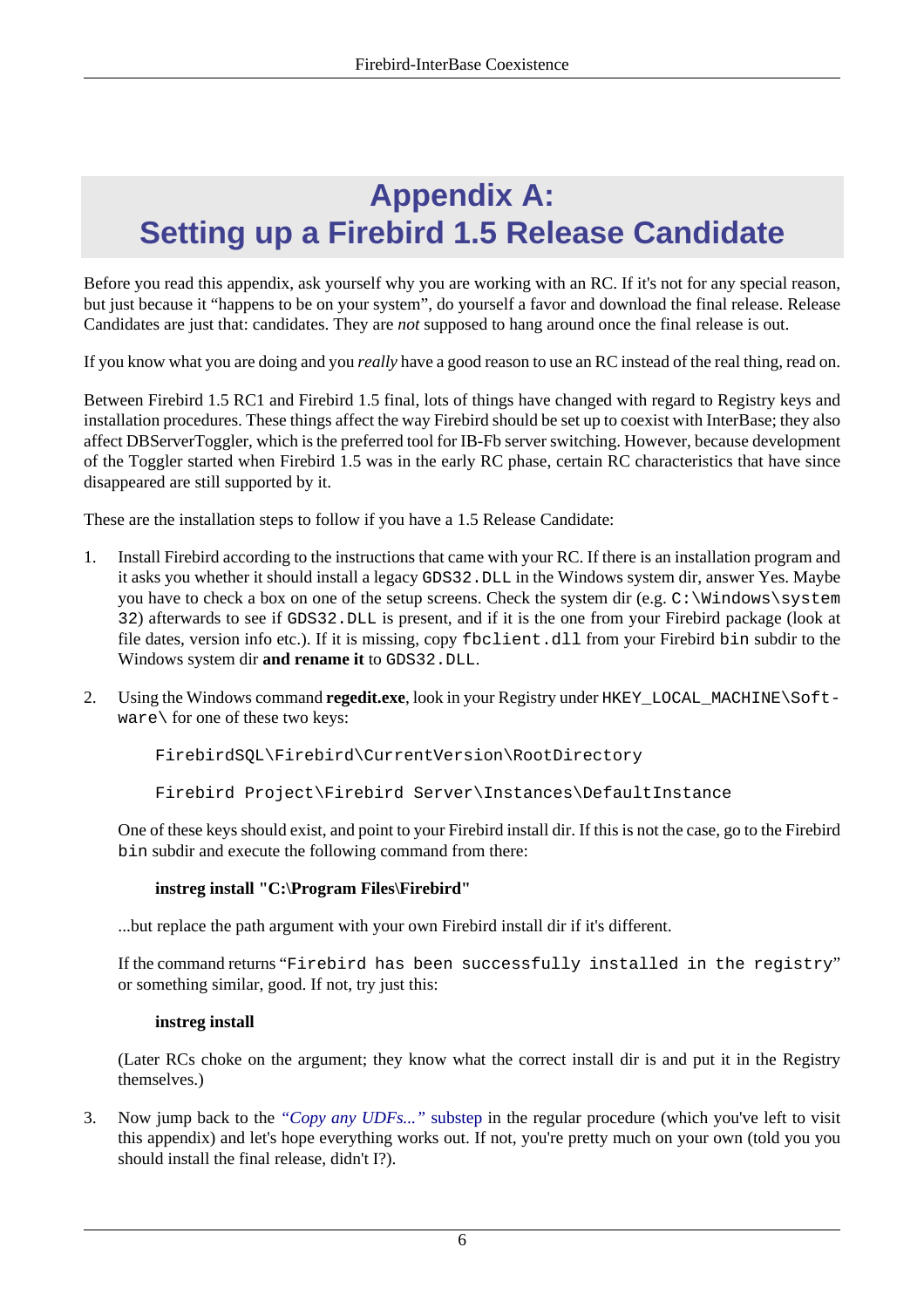# **Appendix B: Document history**

<span id="page-6-0"></span>The exact file history is recorded in the manual module in our CVS tree; see [http://sourceforge.net/cvs/?group\\_](http://sourceforge.net/cvs/?group_id=9028) [id=9028](http://sourceforge.net/cvs/?group_id=9028)

#### **Revision History**

| 0.1   | 10 Nov 2003  | <b>BW</b> | First publication under the title Coexistance of Firebird 1.5 and Inter-<br><i>Base</i> 5.6.<br>The text of this version roughly corresponds to what's now the section<br>Setting things up.<br>This version is not in Firebird CVS, but here: http://cvs.sourceforge.<br>net/viewcvs.py/ibfbcoex/docs/ |
|-------|--------------|-----------|---------------------------------------------------------------------------------------------------------------------------------------------------------------------------------------------------------------------------------------------------------------------------------------------------------|
| 1.0   | 27 Feb 2004  | <b>PV</b> | Edited original text.<br>Added IB-Fb switching instructions.<br>Added appendix on Release Candidates.<br>Added introduction and conclusion.                                                                                                                                                             |
| 1.1   | 17 Feb 2005  | <b>PV</b> | Added note on running $IB + Fb$ simultaneously.<br>Added document history.<br>Some other, minor changes.<br>Both authors agreed to release this work under the Public Documenta-<br>tion License from now on.                                                                                           |
| 1.2   | 28 Feb 2005  | <b>PV</b> | Renamed Conclusion to Afterword (less ambiguous).<br>Improved rendering of tables; added note on possible hyphens in tables.                                                                                                                                                                            |
| 1.2.1 | 8 April 2005 | <b>PV</b> | Added titleabbrev for presentational purposes. Contents as such un-<br>changed.                                                                                                                                                                                                                         |